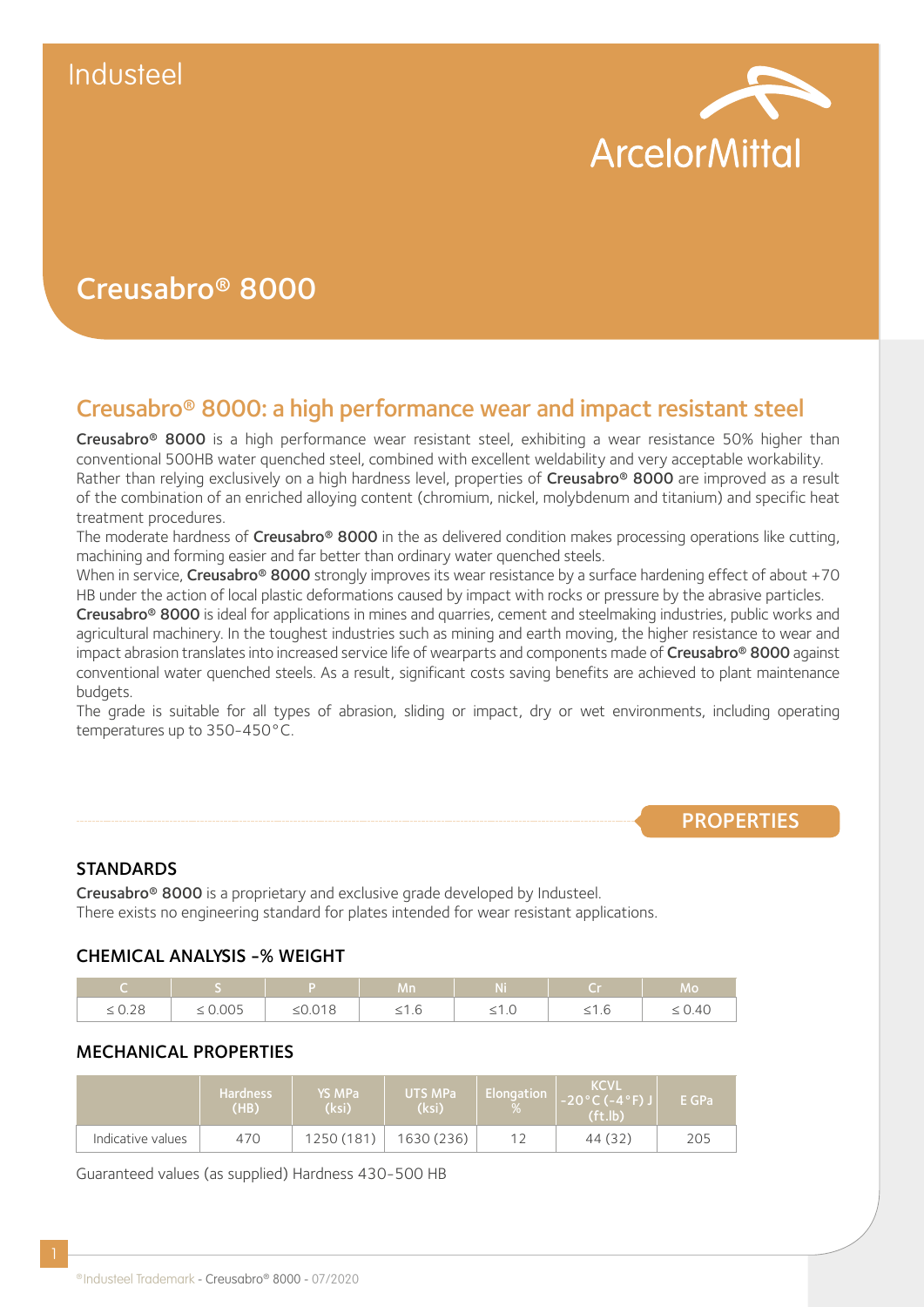**PROPERTIES** 

## PHYSICAL PROPERTIES

Density at  $+20^{\circ}$ C (68°F) = 7.85kg/dm<sup>3</sup> Expansion coefficient - average  $(10^{-6}/^{\circ}C)$ 

| $20/100\degree$ C | $20/200\degree$ C | $20/300\degree$ C | . 20/400°C \   | ⊾20/500°C \ |
|-------------------|-------------------|-------------------|----------------|-------------|
| $(68/212)$ °F)    | $(68/392)$ °F)    | $(68/572)$ °F)    | $(68/752)$ °F) | (68/932°F)  |
|                   |                   |                   |                |             |

### METALLURGICAL CONCEPT

Wear resistance depends not only on the hardness of the steel in the as delivered state, but also on the other properties, such as crack resistance, work hardening, strength, ductility, softening resistance, etc. The performance in service of given wear resistant steel is strongly influenced by the microstructure obtained after thermal processing. In the case of Creusabro<sup>®</sup> 8000, a significant improvement of the wear resistance in service is mainly due to the following properties:

#### «TRIP effect»: TRansformation Induced by Plasticity

Due to its initial structure not fully martensitic (a mix of martensite, bainite and retained austenite), Creusabro® 8000 has the ability to work-harden when submitted to local plastic deformation in service. Plastic deformation induces a surface hardening phenomenon by transformation of retained austenite into fresh and very hard martensite while the material remains ductile underneath, makes it a most effective to withstand both abrasion and heavy impact in service.



In addition, the super ductility of the retained austenite contributes to improve the lifetime in service by allowing larger micro shearing and thus delays the ultimate tearing of metal particles from the surface of the material exposed to the abrasive.

#### Fine dispersion of micro carbides

The fine microstructure of Creusabro® 8000 is a result of a specific chemical composition combined with a controlled cooling rate. Such a microstructure differs from the rough acicular lamellar structure which is typical of the fully martensitic steels (conventional 500 HB water quenched steels). Moreover, the fine and homogeneous dispersion of micro carbides significantly contributes to improve th e reinforcement of the matrix by improving the sliding wear resistance in service.



*CR8000 microstructure 500 HB Water quenched microstructure*

| 500 HB water quenched steel<br><b>Conventional route Passive steel</b>                                                          | Creusabro <sup>®</sup> 8000<br>Alternative route Active steel                                                                                                                                                                                                                                                                                                                                                         |
|---------------------------------------------------------------------------------------------------------------------------------|-----------------------------------------------------------------------------------------------------------------------------------------------------------------------------------------------------------------------------------------------------------------------------------------------------------------------------------------------------------------------------------------------------------------------|
| - Restricted alloy elements (mainly C, Mn, B)<br>- Drastic water quenching<br>$\checkmark$<br>- Fully martensitic structure     | - Specific chemical composition<br>- Controlled cooling<br>- Martensite + bainite + retained austenite<br>- Perfect balance: high wear resistance + improved workability<br>- Wear resistance in service is a combination of:<br>- work-hardening (TRIP effect)<br>- Presence of micro-carbides (chromium, molybdenum, titanium)<br>- Delayed tearing of metal particles (super-ductility of the retained austenite). |
| Wear resistance in service is a result of the hardness<br>in the as delivered state. It is an answer for common<br>applications | Creusabro <sup>®</sup> 8000 is an answer for specific applications.                                                                                                                                                                                                                                                                                                                                                   |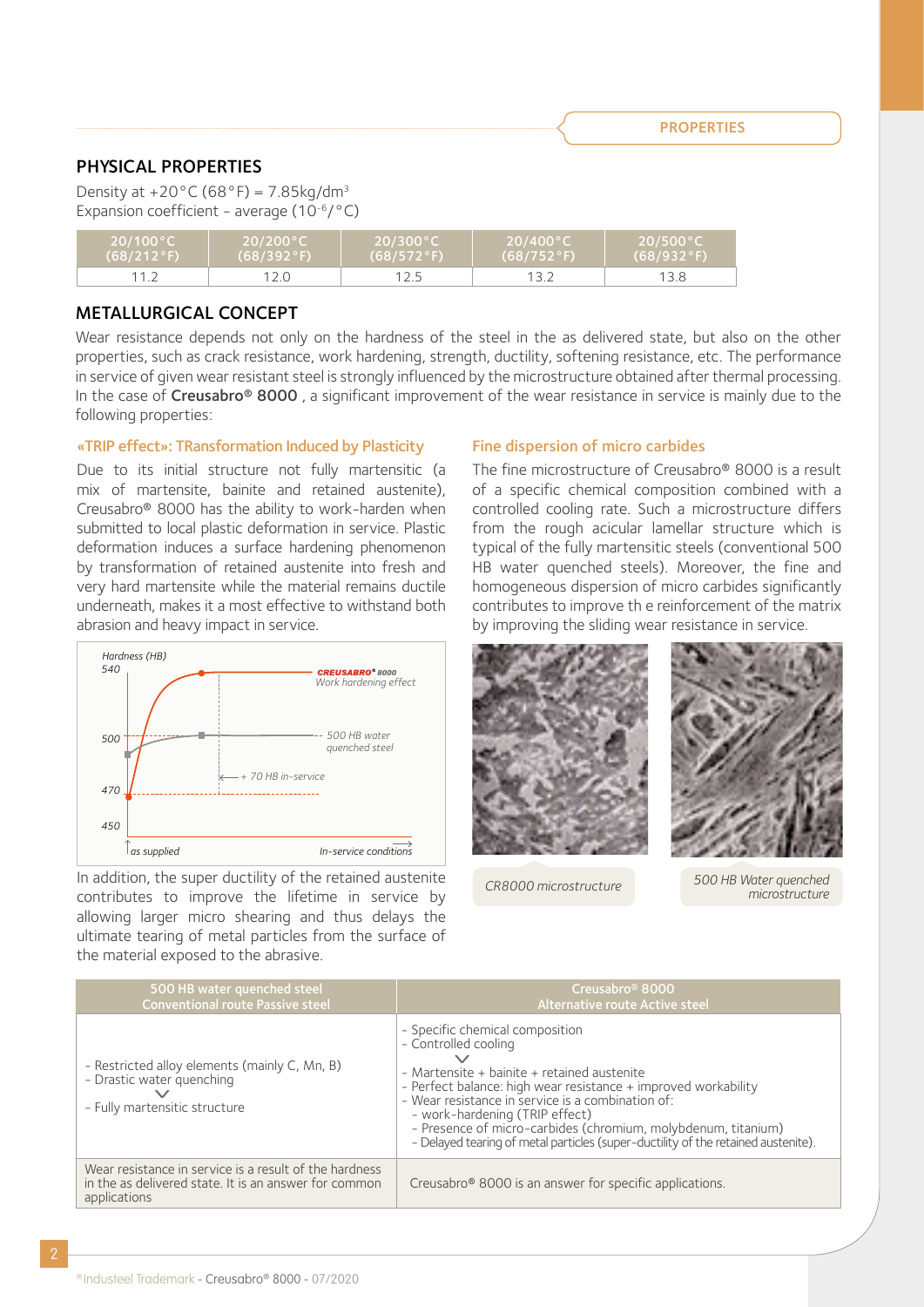### PROPERTIES AT HIGH TEMPERATURE

Chemical composition of Creusabro®8000, and especially chromium, molybdenum and titanium contents, confers a high softening resistance to the material. Such a quality allows using Creusabro®8000 in hot service conditions, at a maximum of 450°C (840°F) while conventional 500 HB water quenched steels are limited to 250°C (480°F). It is also possible to process the steel at high temperature 500-550°C (930-1020°F) ( hot forming: bending, rolling) followed by a slow air cooling without any significant drop of hardness (about 30-50 HB).



| <b>Yield Strength</b>   |                                   |                         |  |
|-------------------------|-----------------------------------|-------------------------|--|
| $200^{\circ}$ C (392°F) | 400 $\degree$ C (752 $\degree$ F) | $500^{\circ}$ C (932°F) |  |
| 1080 (156)              | 880 (127)                         | 520 (75)                |  |
|                         |                                   |                         |  |
|                         | <b>UTS</b>                        |                         |  |
| $200^{\circ}$ C (392°F) | $400^{\circ}$ C (752°F)           | $500^{\circ}$ C (932°F) |  |
| 1650 (236)              | 1250 (181)                        | 900 (130)               |  |

### SERVICE LIFE

Whatever the service conditions, the original metallurgical concept of Creusabro® 8000 confers to the material an improvement of its performance in terms of wear resistance and workability, compared to other conventional 500 HB water quenched steels. Creusabro® 8000 is particularly suitable for extreme applications, when severe abrasion conditions are combined with huge impact, heat or moderate corrosion.

#### FIELD TESTS

Many tests were performed in different areas of industries which confirm the high performance of Creusabro® 8000 compared to 500 HB water quenched steels.

|                                       | Service life versus 500 HB steels                  |                             |                        |  |
|---------------------------------------|----------------------------------------------------|-----------------------------|------------------------|--|
| <b>Areas of industries</b>            | Application                                        | Thickn.<br>Piece            | <b>Service</b><br>life |  |
| Mines (gold ore)                      | Wear parts - External<br>liner of bucket excavator | 30 mm<br>(1.2")             | $+100%$                |  |
| Foundry (handling<br>hot agglomerate) | <b>Extracting plates</b>                           | $12 \text{ mm}$<br>(.47")   | $+36%$                 |  |
| Iron making<br>$(iron ore + coal)$    | Wear parts - Internal<br>chute liner               | $15 \text{ mm}$<br>(0.6")   | $+35%$                 |  |
| Fertilizer industry                   | Crushing hammers                                   | $15 \, \text{mm}$<br>(0.6") | $+58%$                 |  |
| Wood industry                         | Pneumatic chip handling<br>(pipe elbows)           | $12 \text{ mm}$<br>(.47")   | $+38%$                 |  |
| Glass recycling<br>(calcin)           | Belt conveyor<br>(quide plate)                     | <b>15 mm</b><br>(0.6")      | $+69%$                 |  |
| Quarry (granite)                      | Wear parts (internal<br>side of a jaw crusher)     | 40 mm<br>(1.6")             | $+50%$                 |  |

# DELIVERY CONDITIONS

### SIZES - TOLERANCES

| <b>Product - Thickness</b>                           | Width        | ' Length <sub>I</sub> | <b>Flatness tolerance</b> |
|------------------------------------------------------|--------------|-----------------------|---------------------------|
| COILS - 3,17 to 6 mm $(.124^{\prime\prime}$ - 0.24") | 1500 (4.92") | Consult us            | $3$ mm/m $(.118")$        |
|                                                      | 2000(6.56")  | 6000 (19.7")          |                           |
| PLATES - 5 to 100 mm (.20" - 4")                     | 2500(8.2")   | 6000 (19.7")          | $5$ mm/m $(.20")$         |
|                                                      | 2500(8.2")   | 8000 (26.2")          |                           |

*Other sizes - please consult*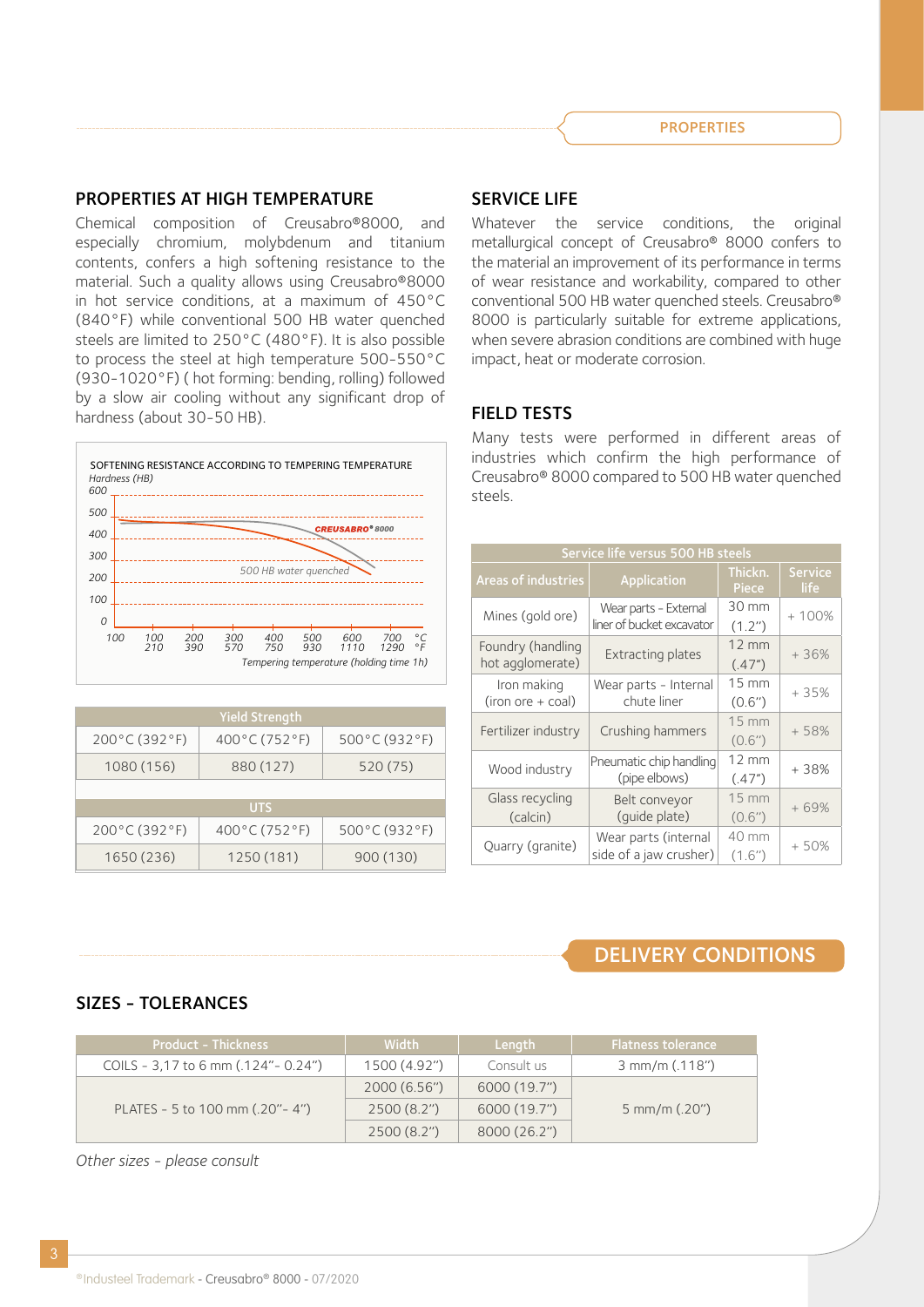# CUTTING

All classical thermal processes (oxygen-plasma-laser) can be used. Plasma and laser processes are especially recommended, to obtain better precision and cutting aspect and to minimize the extend of the Heat Affected Zone (HAZ). Whatever process (thermal) is used, following conditions are sufficient to avoid any cold cracking:

| Plate temperature       | (1.57'')                                     | Thickness $\leq 40$ mm   Thickness > 40 mm<br>(1.57'') |
|-------------------------|----------------------------------------------|--------------------------------------------------------|
| $\geq$ 10°C (50°F)      | No preheating                                | Preaheating<br>150°C (302°F)                           |
| $< 10^{\circ}$ C (50°F) | All thicknesses: preheating 150°C<br>(302°F) |                                                        |

Water jet cutting also can by used. Shearing of thin plates is not recommended

### MACHINING

Milling shall be done with high speed steels HSSCO type (ex. AR 2.9.1.8. according AFNOR, M42 according to AISI) taper shank. Carbide tip drills (K10 or K20 according to ISO) and possibly coated (TiN) shall significantly improve drilling performances in case of medium to large production.

| Tool                      | Ømm<br>(inch)          | <b>Drilling speed</b><br>(m/min) | <b>Revolution Speed</b><br>(rev/min) | Feed<br>mm/rev |
|---------------------------|------------------------|----------------------------------|--------------------------------------|----------------|
|                           | 10(.39")               |                                  | 125-190                              | .007           |
| HSSCO AR<br>2.9.1.8 (M42) | 20 (.79")              | $4 - 6$                          | 65-95                                | .10            |
|                           | 30(1.18")              |                                  | $40 - 65$                            | .12            |
|                           | 10(.39")               |                                  | 575-700                              | .007           |
| Carbide<br>K20            | 20(.79")               | $18 - 22$                        | 285-350                              | .10            |
|                           | 30(1.18 <sup>n</sup> ) |                                  | 190-235                              | .12            |

# MILLING

shall be done with HSSCO tools (AR.6.5.2.5. according to AFNOR, M35 according to AISI or AR.12.0.5.5/T15). A better efficiency will be obtained with carbide tips P10/P30 (rough machining) or K10/K20 (finishing).

| Quality      | Depth mm<br>(inch) | Cutting speed<br>(rev/mm) | Feed<br>(mm/tooth) |
|--------------|--------------------|---------------------------|--------------------|
| <b>HSSCO</b> | 1(.04")            | $10 - 12$                 | 0.08               |
| AR 12.0.5.5  | 4(.16")            | $8 - 10$                  | 012                |
| (T15)        | 8(.31")            | $5 - 8$                   | 0.12               |

### FORMING

Cold forming can be done under the following appropriate conditions:

- > edge preparation by grinding to remove flame cutting heterogeneities
- > minimum internal bending radius (table below)
- > plate temperature at 10°C (50°F) minimum.

Internal bending radius (min.) th=thickness

| $\perp$ to rolling direction | $ri \geq 5$ th |
|------------------------------|----------------|
| $//$ to rolling              | $ri \ge 6$ th  |
| Die opening V (mini)         | $V \ge 14$ th  |
|                              |                |



According above parameters, bending strength depends on bending length, thickness, die opening...

Table here after gives indicative power needed to bend for a die opening of 14 times the thickness.

| <b>Thickness</b><br>mm (inch) | Bending strength<br>per meter (Tons/m) |
|-------------------------------|----------------------------------------|
| 10(.39")                      | 200                                    |
| 20(.78")                      | 430                                    |





Rolling shall be performed in following conditions:  $\varnothing$ I  $\geq$  40 th (temperature of the piece  $\geq 10^{\circ}$ C - 50°F)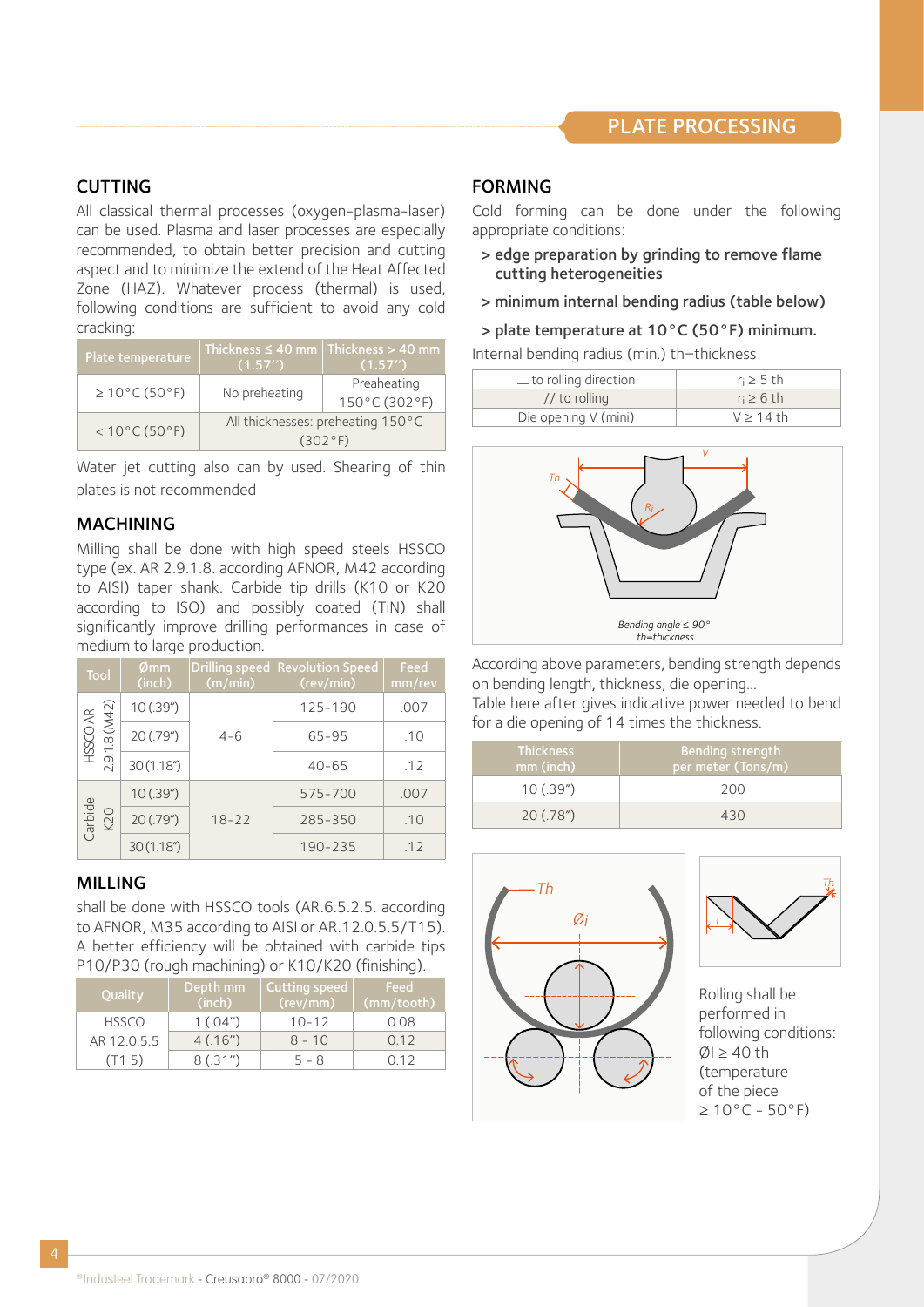#### PLATE PROCESSING

#### WELDING

Creusabro® 8000 (ISO/TR 15608 class 3.3) can be welded with all classical processes: manual, semiautomatic under gas protection, automatic under flux. For welds non subjected to wear, following welding products can be used:

| <b>Processes</b>                | <b>AFNOR</b>              | <b>DIN</b>          | <b>AWS</b>    |  |  |  |
|---------------------------------|---------------------------|---------------------|---------------|--|--|--|
| Manual                          | A81309                    | <b>DIN 1913</b>     | AWS 5-1       |  |  |  |
| coated                          | E514/3B                   | Class E514/3B10     | Class E7016   |  |  |  |
| electrode                       |                           |                     | or 7018       |  |  |  |
| Semi-<br>automatic<br>under gas | A81311<br>GS <sub>2</sub> |                     | AWS A5-18     |  |  |  |
|                                 |                           | <b>DIN 8559 SG2</b> | Class ER70S4  |  |  |  |
|                                 |                           |                     | or ER 70S6    |  |  |  |
|                                 | A81350                    | <b>DIN 8559</b>     | $AWS-5-20$    |  |  |  |
|                                 | TGS 51BH                  | <b>SGB1 CY 4255</b> | Class ER 71T5 |  |  |  |
|                                 | TGS 47BH                  |                     |               |  |  |  |

For welds exposed to wear, please ask for advice on the choice of welding products and processes and parameters. Welded area must be free of grease, water, oxides… As best practice, we recommend a minimum preheat of 120°C (250°F) to ensure the joint is dry. Electrodes and flux shall be stoved according to supplier recommendations. Following preheating conditions can be used when welding in a dry controlled environment and provided the weld joint is not subject to excessive stress.



| Combined thickness mm (inch) |     |  |  |                                                 |  |  |  |  |  |  |  |  |
|------------------------------|-----|--|--|-------------------------------------------------|--|--|--|--|--|--|--|--|
| Heat input (kJ/cm)           |     |  |  | 10 20 30 40 50 60 70 80 90                      |  |  |  |  |  |  |  |  |
|                              |     |  |  | $.39$ .78 $ 1.18 1.57 1.96 2.36 2.75 3.14 3.54$ |  |  |  |  |  |  |  |  |
| Stick manual                 | 15/ |  |  |                                                 |  |  |  |  |  |  |  |  |
| arc welding                  | 20  |  |  |                                                 |  |  |  |  |  |  |  |  |
| Semi-auto.<br>15/            |     |  |  |                                                 |  |  |  |  |  |  |  |  |
| under gas                    | 30  |  |  |                                                 |  |  |  |  |  |  |  |  |
| Submerged arc                | 20/ |  |  |                                                 |  |  |  |  |  |  |  |  |
| welding                      | 30  |  |  |                                                 |  |  |  |  |  |  |  |  |

Without pre-heating

**Pre-postheating at 100°C (212°F)** 

**Pre-postheating at 150°C (302°F)**